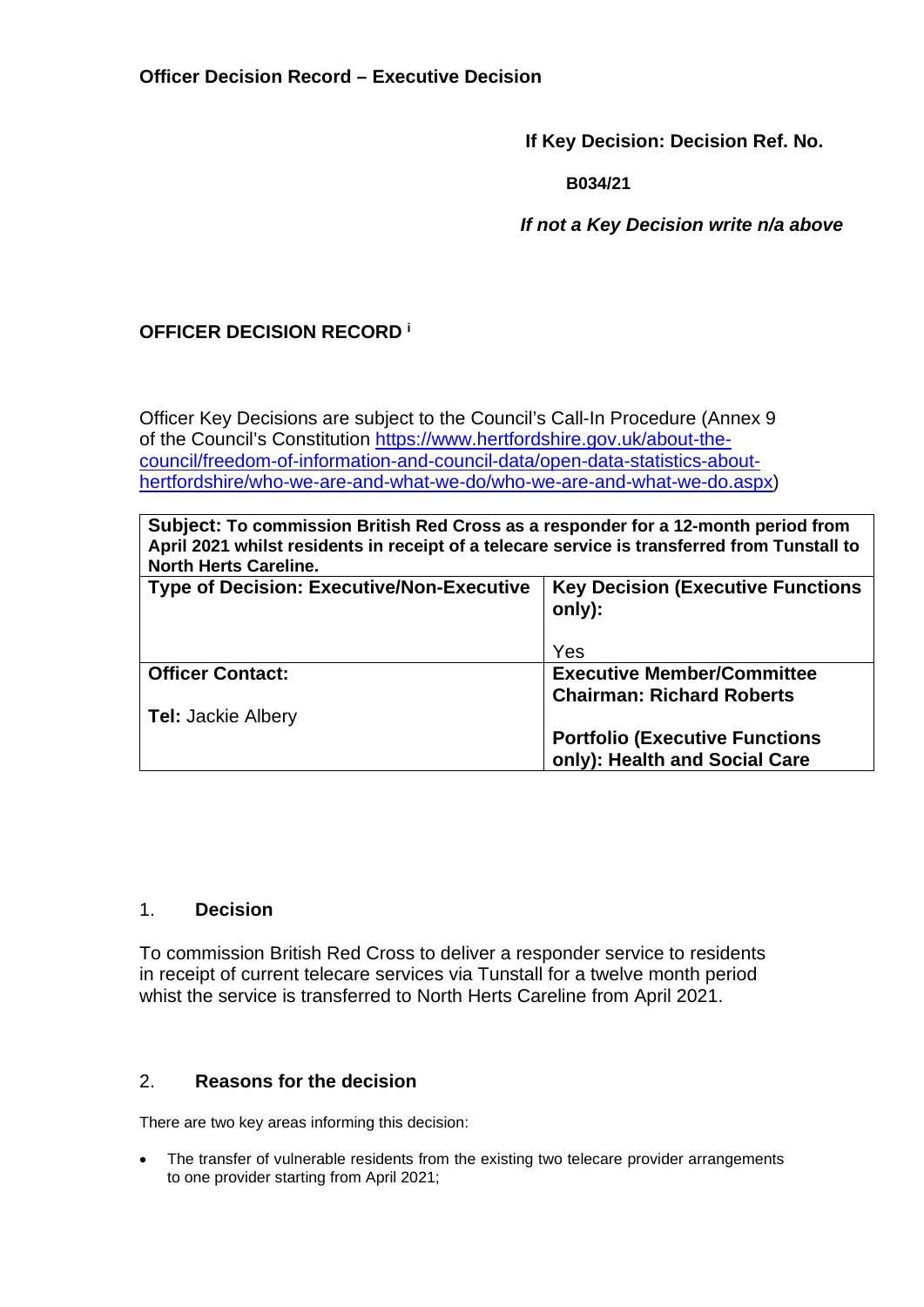The continuation of the Assistive Technology pilot arrangements that will determine the future long-term responder service arrangements over the next  $1 - 2$  years.

The current telecare provision across Hertfordshire is provided by two providers: Tunstall via the Shared management Services contract with Serco and North Herts Careline via a delegated arrangement. The current Tunstall contract is coming to an end at the end of March 2021 and Members have agreed to transfer all telecare responsibilities to North Herts Careline starting from 1 April 2021.

Part of these telecare services is the commissioning of a responder that can react where an individual is in danger and needs personal assistance within a 60 minute timeframe of an alert being generated. The current responders are: Arena Security providing a responder to North Herts Careline residents that we support and British Red Cross providing a responder service to Tunstall residents that we support.

In June 2017 Members approved an Assistive Technology Strategy which set out HCC's longterm vision for adult social care and support with an aspiration for a huge opportunity for using modern digital technology to transform the way our services are provided. Advice, information, enabling, re-assurance, independence, access, links to communities – all these areas are part of our future strategy and digital technology can help us deliver excellent services across all these fronts.

A small team of commissioners, headed up by a new post of Strategic Lead Assistive Technology, was set up to commission and implement pilot activities to test out new and emerging technologies that would test whether technology can be used as an integral part of a person's care planning and delivery offering a more pro-active approach rather than the existing reactive technology offer.

The first part (the Proof of Concept (PoC) pilot) has recently completed and been evaluated by Public Health. Whilst the headline outcomes identified in the evaluation are very positive it was noted that a lot of development work was needed to ensure the technology deployed, and the wrap-around services including responder arrangements, could be effectively used by social care and health professionals. To this extent, Members have agreed to further funding to take this development work forward in a Phase 2 pilot across a whole locality in Hertfordshire to further develop this innovative work in line with the PoC evaluation. Part of this evaluation will be to determine what responder arrangements are needed in the medium to long term.

There are a number of justifications for commissioning British Red Cross (BRC) to provide a responder service for a 12-month period starting from 1 April 2021:

- Residents under the current Tunstall contract will be transferred from Tunstall to North Herts Careline in a managed way over a 7-month period starting in April 2021. By commissioning BRC this will enable a strong element of continuity of care for these vulnerable residents whilst their telecare service is transferred from April 2021;
- The current COVID-19 pandemic is causing significant worry for vulnerable residents and the responder service is critical in visiting residents in their own home. A lot of preparation work has been undertaken with BRC under the Tunstall contract to ensure a COVID safe service and it would be unwise to risk commissioning another organisation during the height of the current pandemic;
- Until the Public Health evaluation of the Phase 2 Assistive Technology pilot has reported it will not be clear what the requirements of a longer-term responder arrangement will be. At this point it simply is not possible to define the responder service requirements from April 2021 until the evaluation of Phase 2 has reported;
- The current North Herts Careline responder (Arena Security) has confirmed they are unable to take on any new residents due to capacity limitations.

#### 3. **Alternative options considered and rejected**

None for the reasons stated above. However, once AT Phase 2 has been evaluated this will inform future commissioning and procurement decisions and process.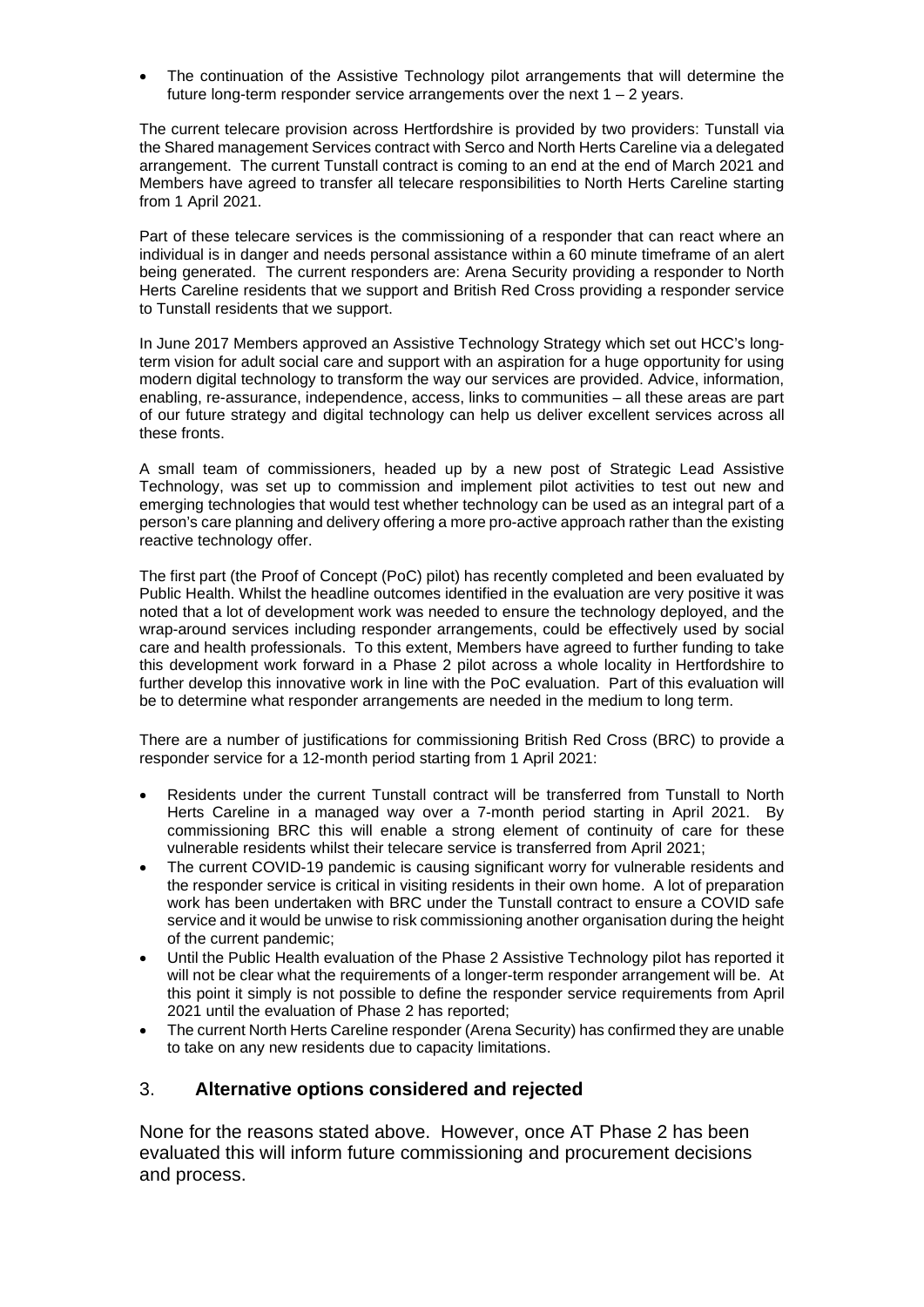4. **Consultation** *(see Summary of Requirements below)*

**Was any Councillor consulted? No**

**If yes:** 

- (a) Comments of Executive Member
- (b) Comments of other consultees
- 5. **Any conflict of interest declared by a councillor who has been consulted in relation to the decision**

None

### 6. **Following consultation with the Executive Member I am proceeding with the proposed decision.**

| Significance of Proposed Action           | <b>Controversial</b> | <b>Relevant Councillor(s) to be Consulted</b>                                                                                                                     |
|-------------------------------------------|----------------------|-------------------------------------------------------------------------------------------------------------------------------------------------------------------|
| Technical/Professional/                   | <b>No</b>            | No need to inform or consult councillors                                                                                                                          |
| <b>Routine</b>                            |                      |                                                                                                                                                                   |
| Technical/Professional/<br><b>Routine</b> | Yes                  | <b>Executive Functions:</b><br>Consult relevant Lead Executive Member and,<br>where appropriate, Local Councillor                                                 |
|                                           |                      | <b>Non-Executive Functions:</b><br>Relevant Committee Chairman and, where<br>appropriate, Local Councillor                                                        |
| Local                                     | <b>No</b>            | <b>Executive Functions:</b><br>Inform Lead Executive Member and Local<br>Councillor<br><b>Non-Executive Functions:</b><br><b>Inform Local Councillor</b>          |
| Local                                     | Yes                  | <b>Executive Functions:</b><br><b>Consult Lead Executive Member and Local</b><br>Councillor<br><b>Non-Executive Functions:</b><br><b>Consult Local Councillor</b> |
| <b>General or County-wide</b>             | <b>No</b>            | <b>Executive Functions:</b><br>Consult relevant Lead Executive Member (s)<br><b>Non-Executive Functions:</b><br><b>Consult relevant Committee</b><br>Chairman     |
| <b>General or County-wide</b>             | Yes                  | <b>Executive Functions:</b><br>Consult relevant Lead Executive Member (s)                                                                                         |